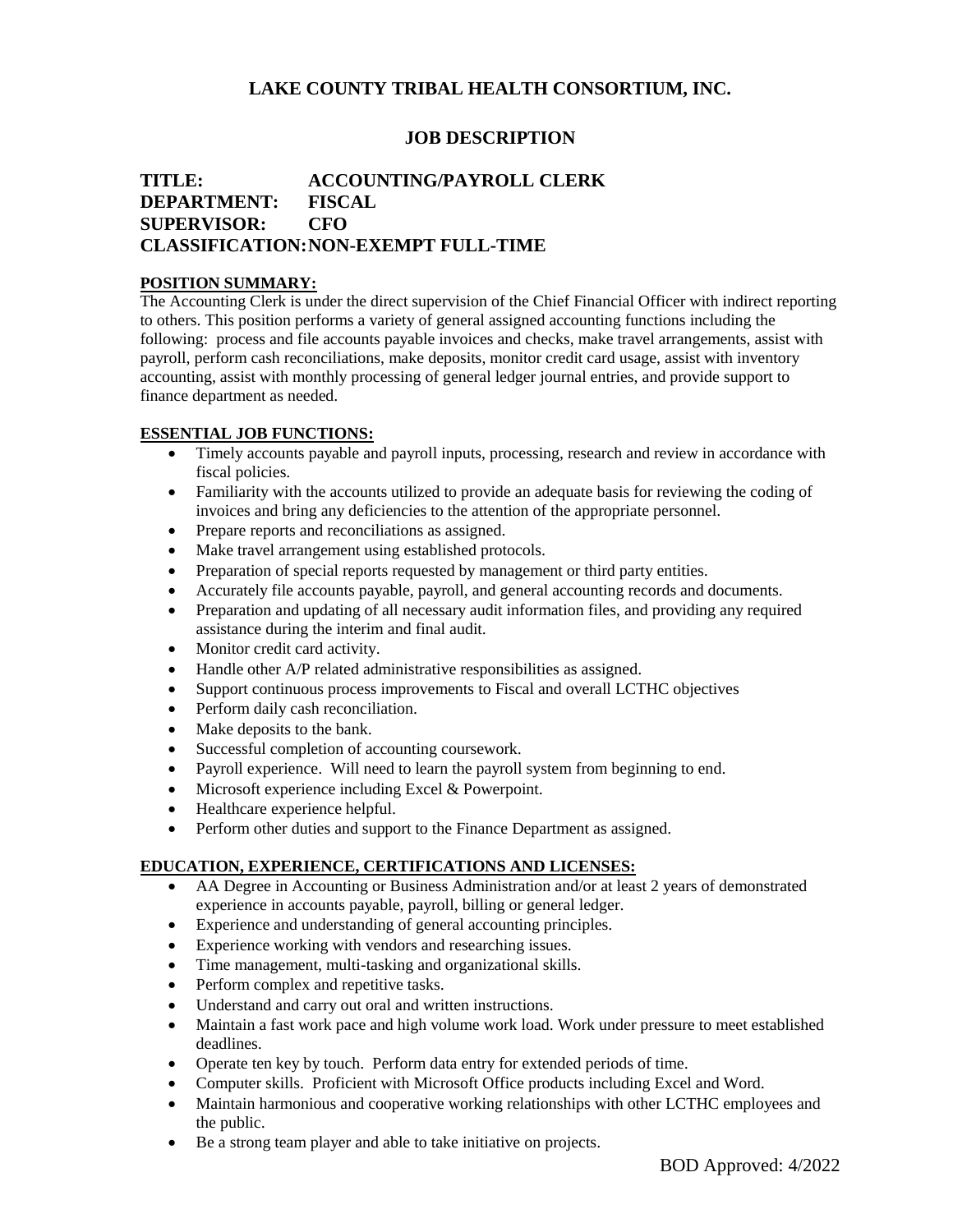## **All LCTHC employees are expected to:**

-Provide the highest possible level of service to clients;

-Promote teamwork and cooperative effort among employees;

-Maintain safe practices; and

-Abide by the LCTHC policies and procedures as they may from time to time be updated.

## **PHYSICAL DEMANDS:**

The physical demands described here are representative of those that must be met by an employee to successfully perform the essential functions of this job. Sitting / Mobility: Approximately 80% of time is spent working at a desk. Balance of time (approximately 20%) is spent moving around work areas. Communication: Ability to effectively communicate with co-workers, Board members, members of outside agencies, in person, by telephone, and by email. Vision: Ability to effectively use a computer screen and interpret printed materials, memos, and other appropriate paperwork. Lifting / Carrying: Ability to occasionally lift and/or move objects weighing no more than 25 pounds. Stooping / Kneeling: Ability to access files/stock supplies in low cabinets and shelves. Reaching / Handling: Ability to input information into computer systems and retrieve and work with appropriate paperwork, equipment, and supplies. Use of standard office equipment, including computer, telephone, calculator, copiers, and fax. Work is performed in an office/clinic environment; continuous contact with other staff and the public.

**INDIAN PREFERENCE:** Preference may be given to qualified Native American Indians according to the Indian Preference Hiring Act, CFR 25 USC 472. Other than Indian Preference, Lake County Tribal Health Consortium, Inc. adheres to all provisions of the Equal Employment Opportunities Act.

**NOTICE OF DRUG-FREE WORKPLACE ACT REQUIREMENT:** LCTHC is committed to maintaining a drug free and alcohol free workplace. LCTHC believes that a healthy, productive workforce free from the effects of drugs is very important to all employees and patients. Substance abuse is incompatible with the health, safety, efficiency and success of LCTHC. Employees who are under the influence compromise LCTHC'S interests, endanger their own and the health and safety of others and can cause a number of other work-related problems. As a condition of employment, each applicant receiving a job offer from LCTHC must take and pass a required drug screen test.

## **HIPAA Health Insurance Portability and Accountability:**

This act was enacted to deal with three main areas with regard to patient information.

- Security of health information
- Standards of electronic transactions
- Privacy of individually identifiable health information

#### *IMPORTANT DISCLAIMER NOTICE*

*The job duties, elements, responsibilities, skills, functions, experience, educational factors and the requirements and conditions listed in this job description are representative only and not exhaustive of the tasks that an employee may be required to perform. The employer reserves the right to revise this job description at any time and to require employees to perform other tasks as circumstances or conditions of its business, competitive considerations, or work environment change.*

#### **Lake County Tribal Health is an At-Will Employer. Either the employee or LCTHC can terminate the employment at will, without advance notice, at any time, with or without cause.**

I have read and understand all aspects of this job description

\_\_\_\_\_\_\_\_\_\_\_\_\_\_\_\_\_\_\_\_\_\_\_\_\_ \_\_\_\_\_\_\_\_\_\_\_\_

\_\_\_\_\_\_\_\_\_\_\_\_\_\_\_\_\_\_\_\_\_\_\_\_\_ \_\_\_\_\_\_\_\_\_\_\_\_

Employee Signature Date

\_\_\_\_\_\_\_\_\_\_\_\_\_\_\_\_\_\_\_\_\_\_\_\_\_ \_\_\_\_\_\_\_\_\_\_\_\_

Supervisor/Dept. Manager Date

HR Signature Date